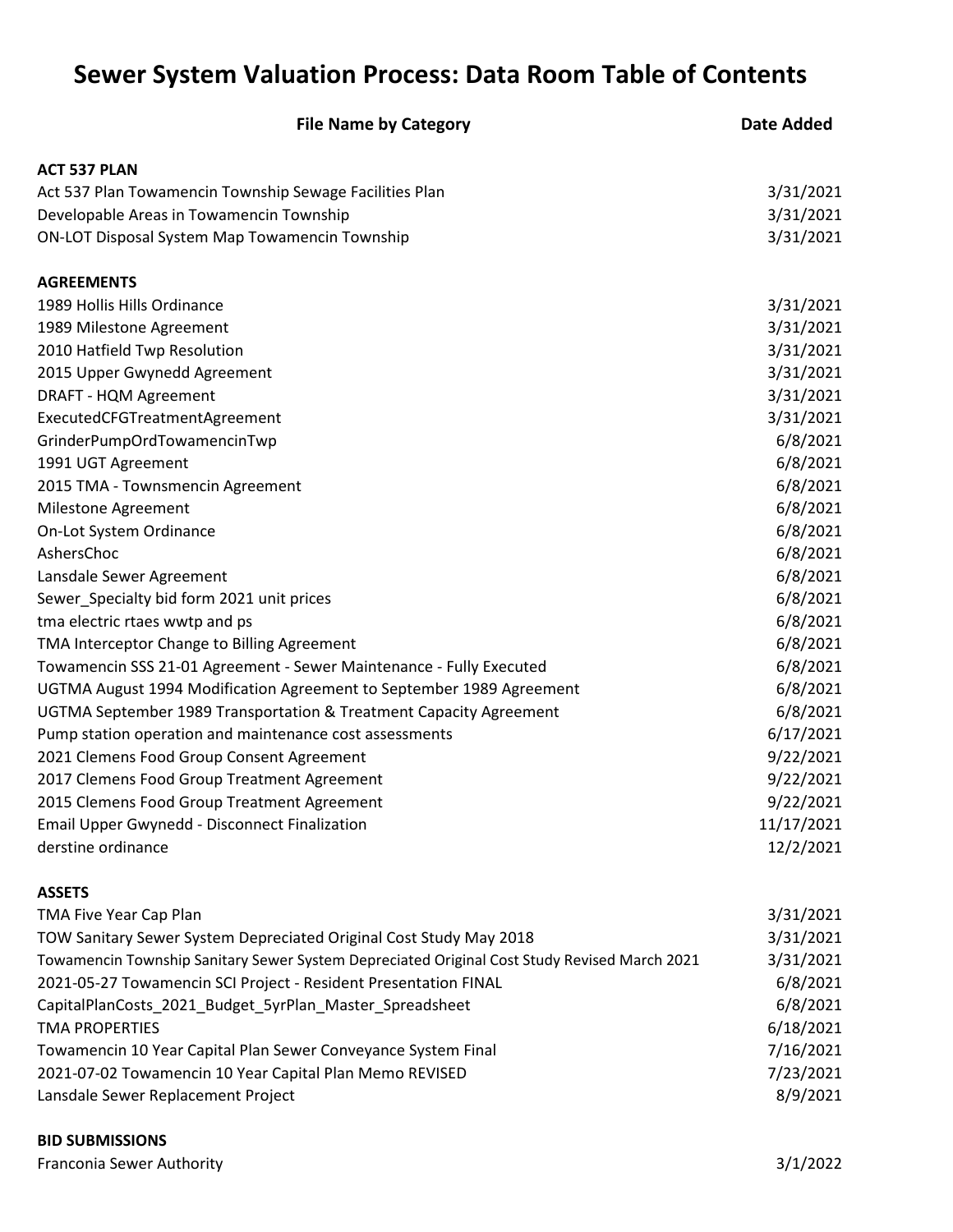| Next Era                                                                             | 3/1/2022   |
|--------------------------------------------------------------------------------------|------------|
| <b>VICO</b>                                                                          | 3/1/2022   |
| Aqua Pennsylvania                                                                    | 3/1/2022   |
| PA American Water                                                                    | 3/1/2022   |
|                                                                                      |            |
| <b>CHAPTER 94 - ACT 537</b>                                                          |            |
| 2019-03-08 Towamencin Chapter 94 Report - FINAL                                      | 3/31/2021  |
| Act 537 Plan Summary (1 of 2)                                                        | 3/31/2021  |
| Act 537 Plan Summary (2 of 2)                                                        | 3/31/2021  |
| 10 - Sewer Mapping Towmencin 2020 Work                                               | 6/8/2021   |
| <b>CONTRACTS</b>                                                                     |            |
| buckman con                                                                          | 12/2/2021  |
| carmeuse con                                                                         | 12/2/2021  |
| kemira co                                                                            | 12/2/2021  |
| synagro amd                                                                          | 12/2/2021  |
|                                                                                      | 12/2/2021  |
| synagro con<br>tma list                                                              | 12/2/2021  |
| Carmeuse Lime Contract 2019-4                                                        |            |
|                                                                                      | 12/6/2021  |
| <b>CUSTOMERS</b>                                                                     |            |
| February 21 2020 Finance Committee Memo Sewer Rental Revenue - UGT Diversion Project | 3/31/2021  |
| Twp Response to Questions                                                            | 3/31/2021  |
| 280edu ugt area map                                                                  | 6/18/2021  |
| 2021-11-18 Towamencin SCI Franconia Update Memo FINAL                                | 11/29/2021 |
| 2021 Hauled-in-Waste - Monthly Volume                                                | 12/21/2021 |
| <b>DEBT</b>                                                                          |            |
| 2002 and 2013 Sewer Note Refi Resolutions                                            | 11/1/2021  |
| Loan Agreement TMA 2019 Notes                                                        | 11/1/2021  |
| TMA Fixed Rate Conversion Signed Docs                                                | 11/1/2021  |
|                                                                                      |            |
| <b>DEPRECIATION COST STUDY document</b>                                              | 1/28/2021  |
| DISCHARGE MONITORING REPORTS (DMRs) 2018-2021                                        | 1/14/2022  |
| <b>DMR 2018</b>                                                                      | 1/14/2022  |
| <b>DMR 2019</b>                                                                      | 1/14/2022  |
| <b>DMR 2020</b>                                                                      | 1/14/2022  |
| <b>DMR 2021</b>                                                                      | 1/14/2022  |
|                                                                                      |            |
| <b>FINANCIALS</b>                                                                    |            |
| 2016 Audit                                                                           | 3/31/2021  |
| 2017 Audit                                                                           | 3/31/2021  |
| 2017 Towamencin Township Audited Financial Statements                                | 3/31/2021  |
| 2018 Audit                                                                           | 3/31/2021  |
| 2018 Final Audited Statements Towamencin Township                                    | 3/31/2021  |
| 2020 Budget                                                                          | 3/31/2021  |
| 2021 TMA Preliminary Budget                                                          | 3/31/2021  |
| Final 2017 Audited Financial Statements TMA                                          | 3/31/2021  |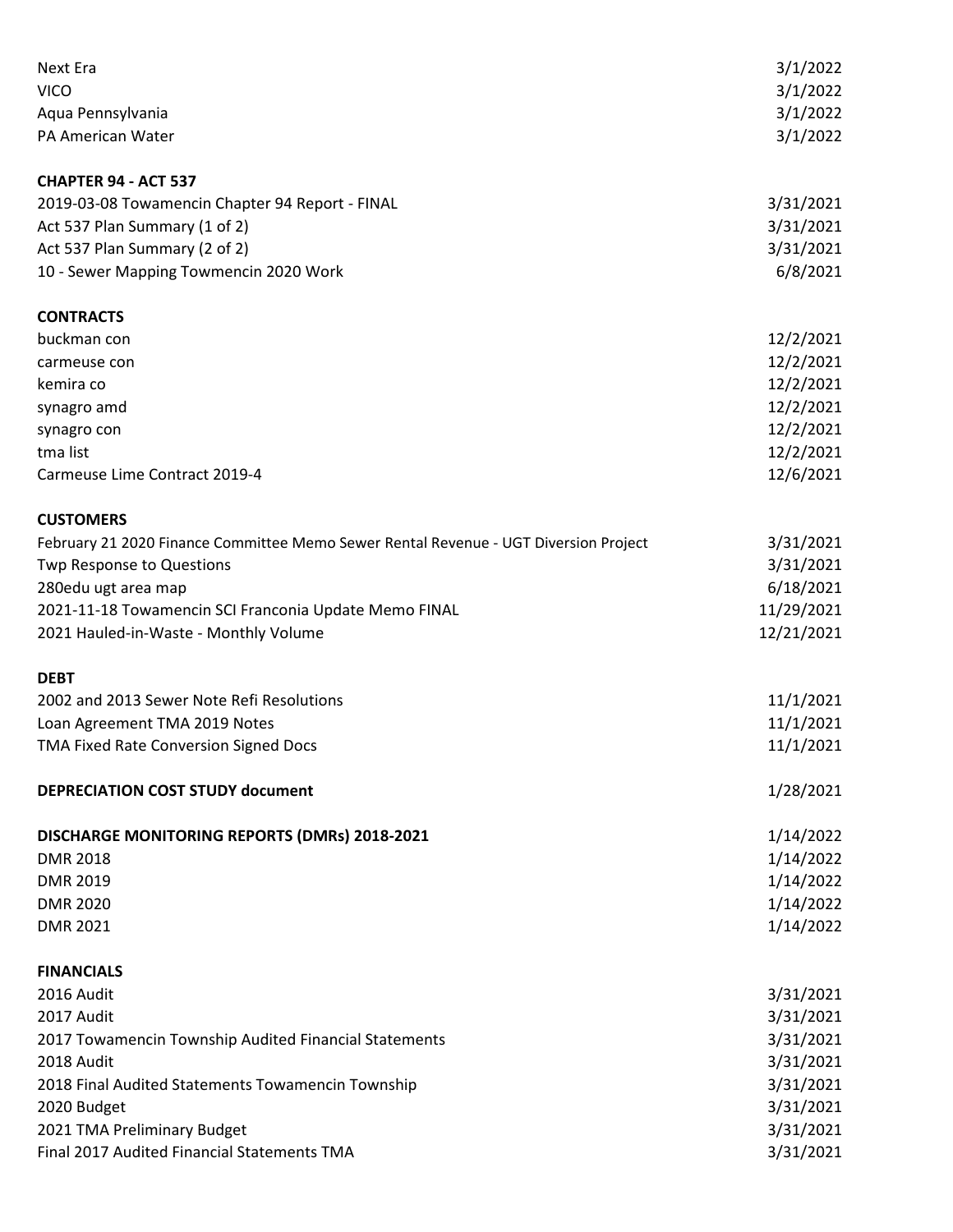| Final 2018 Audited Financial Statements TMA                           | 3/31/2021  |
|-----------------------------------------------------------------------|------------|
| Final 2019 Audited Financial Statements TMA                           | 3/31/2021  |
| Final Audited 2019 Financial Statements Towamencin Township           | 3/31/2021  |
| 2020 Final Audited Statements Towamencin Municipal Authority          | 11/19/2021 |
| 2020 Final Audited Statements Towamencin Township                     | 11/19/2021 |
| 2022 Final TMA Budget Caselle                                         | 1/10/2022  |
|                                                                       |            |
| <b>FUTURE DEVELOPMENT</b>                                             |            |
| July 2021 Towamencin Engineers Report                                 | 7/23/2021  |
| <b>EMPLOYEES</b>                                                      |            |
| <b>CURRENT UNION CONTRACT 2021 AMENDMENT</b>                          | 6/8/2021   |
| <b>CURRENT UNION CONTRACT 2021</b>                                    | 6/8/2021   |
| TMA Employees Dates and Rates                                         | 6/8/2021   |
| <b>TMA Job Descriptions</b>                                           | 7/12/2021  |
| CamScanner 05-26-2021 07.09_2.                                        | 7/12/2021  |
| 501HLife_M1_120120                                                    | 12/17/2021 |
| 501HLTD_CertSum1_120120                                               | 12/17/2021 |
| 501HLTD_M1_120120                                                     | 12/17/2021 |
| 501HSTD_CertSum1_120120                                               | 12/17/2021 |
| <b>GTL Plan Benefits</b>                                              | 12/17/2021 |
| <b>LTD Plan Benefits</b>                                              | 12/17/2021 |
| <b>STD Plan Benefits</b>                                              | 12/17/2021 |
|                                                                       |            |
| <b>ENVIRONMENTAL</b>                                                  |            |
| SSO 11.1.18                                                           | 6/8/2021   |
| SSO 8.5.20                                                            | 6/8/2021   |
| SSO 3.25.21                                                           | 6/8/2021   |
| 2021-05-06_TMA_SSO_Reports_2019-2020&2021                             | 6/8/2021   |
| DEP KRI CAP Release TT 5 19 20                                        | 6/8/2021   |
| 2018-04-24 Copper Ligand Study Final Report - SIGNED_FINAL_compressed | 7/6/2021   |
| Email from Bursich - Additional Info Request                          | 7/6/2021   |
| 2021-12-08 DRBC_Docket No. D-2002-029 CP-3 Renewal                    | 12/21/2021 |
| <b>TDS (Total Dissolved Solids) Reports</b>                           |            |
| Mid-term evaluation report                                            | 11/19/2021 |
| 2019-09 fourth bi-annual report 1                                     | 11/19/2021 |
| 2020-04-06 Quarterly Continued Compliance Report - 1st Qtr 2020       | 11/19/2021 |
| 2020-04-06 UGTMA Quarterly Reporting 1st Qtr 2020                     | 11/19/2021 |
| 2020-04-06 UGTMA Reporting March 2020                                 | 11/19/2021 |
| 2020-07-10 Quarterly Continued Compliance Report 2nd qtr 2020         | 11/19/2021 |
| 2020-07-10 UGTMA Quarterly Reporting 2nd Qtr 2020                     | 11/19/2021 |
| 2020-07-10 UGTMA Reporting June 2020                                  | 11/19/2021 |
| 2020-10-19 Quarterly Continued Compliance Report 3rd qtr 2020         | 11/19/2021 |
| 2020-10-19 UGTMA Quarterly Reporting 3rd Qtr 2020                     | 11/19/2021 |
| 2020-10-19 UGTMA Reporting September 2020                             | 11/19/2021 |
| 2020_4th_quar_Quarterly Continued Compliance Report                   | 11/19/2021 |
| 2020_4th_quar_UGTMA Quarterly Reporting                               | 11/19/2021 |
| 2019-09 fourth bi-annual report 2                                     | 11/19/2021 |
|                                                                       |            |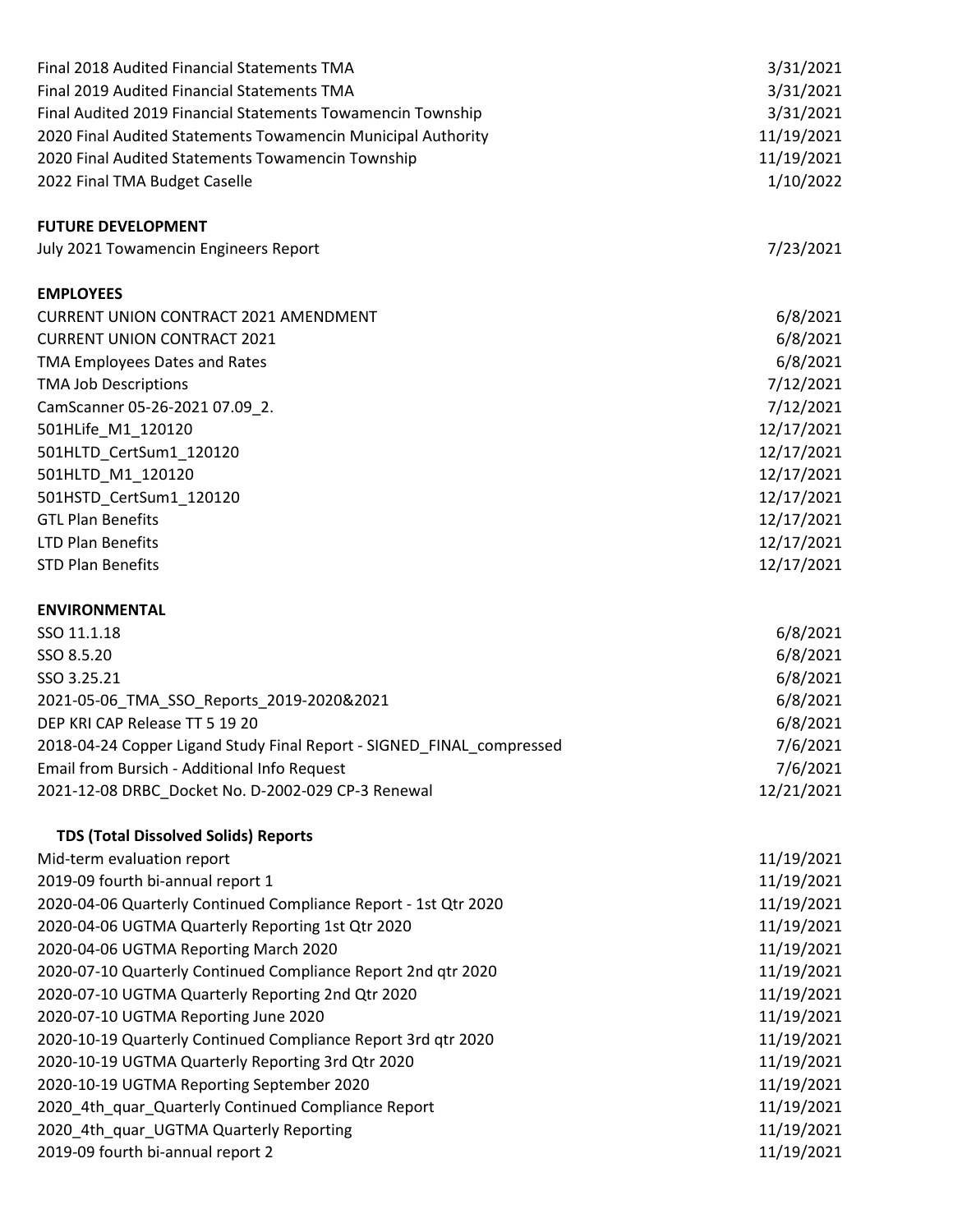| 2021-03-01 CFG_TDS_Chronology_Summary                             | 11/19/2021 |
|-------------------------------------------------------------------|------------|
| fifth bi-annual report 2                                          | 11/19/2021 |
| sixth bi-annual report                                            | 11/19/2021 |
| 2021-07-12 Quarterly Continued Compliance Report 2nd qtr 2021     | 11/19/2021 |
| 2020-12 Bi-Annual 4th_Quarterly TDS report                        | 11/19/2021 |
| Quarterly TDS report March 2021                                   | 11/19/2021 |
| 2021-07-12 UGTMA Quarterly Reporting 2nd Qtr 2021                 | 11/19/2021 |
| 2021-03-03 Diesel Fuel Tank inspection                            | 11/30/2021 |
| Re_Towamencin - Underground Storage Tank                          | 11/30/2021 |
| <b>FREQUENTLY ASKED QUESTIONS document</b>                        | 9/23/2021  |
| <b>LAB BENCH SHEETS</b>                                           |            |
| Towamencin - Lab Bench Sheets                                     | 12/17/2021 |
| TMA LBS 2018 combined                                             | 12/17/2021 |
| TMA LBS 2019 combined                                             | 12/17/2021 |
| TMA LBS 2020 combined                                             | 12/17/2021 |
| <b>OPERATIONS &amp; MAINTENANCE MANUAL</b>                        |            |
| Volume 1                                                          | 7/30/2021  |
| Volume 2                                                          | 7/30/2021  |
| Volume 3                                                          | 7/30/2021  |
| <b>PERMITS</b>                                                    |            |
| 2019-12-09 Pre-Draft_NPDES_draft_for_check                        | 6/8/2021   |
| Towamencin - NPDES Permit Email                                   | 6/8/2021   |
| <b>Email from Bursich - Permit Information</b>                    | 7/6/2021   |
| 2021-07-28 TMAUGTMA Permit Log                                    | 7/29/2021  |
| Permits Map                                                       | 7/30/2021  |
| 2022-01-27 PreDraft Survey DEP_Response-PA0039004_MISC_20211124_2 | 1/28/2022  |
| PPC PLAN (Preparedness, Prevention & Contigency Plan)             | 7/30/2021  |
| <b>RATES - FEES</b>                                               |            |
| 2020-01-31 TMA 2020 Tapping Fee Update                            | 3/31/2021  |
| Commercial Billing-Code -Rates-Ordinance                          | 3/31/2021  |
| may2005tapfeereport                                               | 3/31/2021  |
| <b>Residential Sewer Ordinance</b>                                | 3/31/2021  |
| TT 2020 conveyance tap fee report                                 | 3/31/2021  |
| <b>STUDIES</b>                                                    |            |
| AA 4th Qtr Fail 10-2019                                           | 7/12/2021  |
| ES WETT 11-2019 4th Qtr Pass1                                     | 7/12/2021  |
| HighFlowRespond-amended 8-23-2019                                 | 7/12/2021  |
| TMA WETT 11-2020                                                  | 7/12/2021  |
| TMA WETT Retest 12-2020                                           | 7/12/2021  |
| Towamencin 1st Qtr WETT 3-2021                                    | 7/12/2021  |
| WETT 5-2021 2nd Qtr                                               | 7/12/2021  |
| <b>WETT 6-2019</b>                                                | 7/12/2021  |